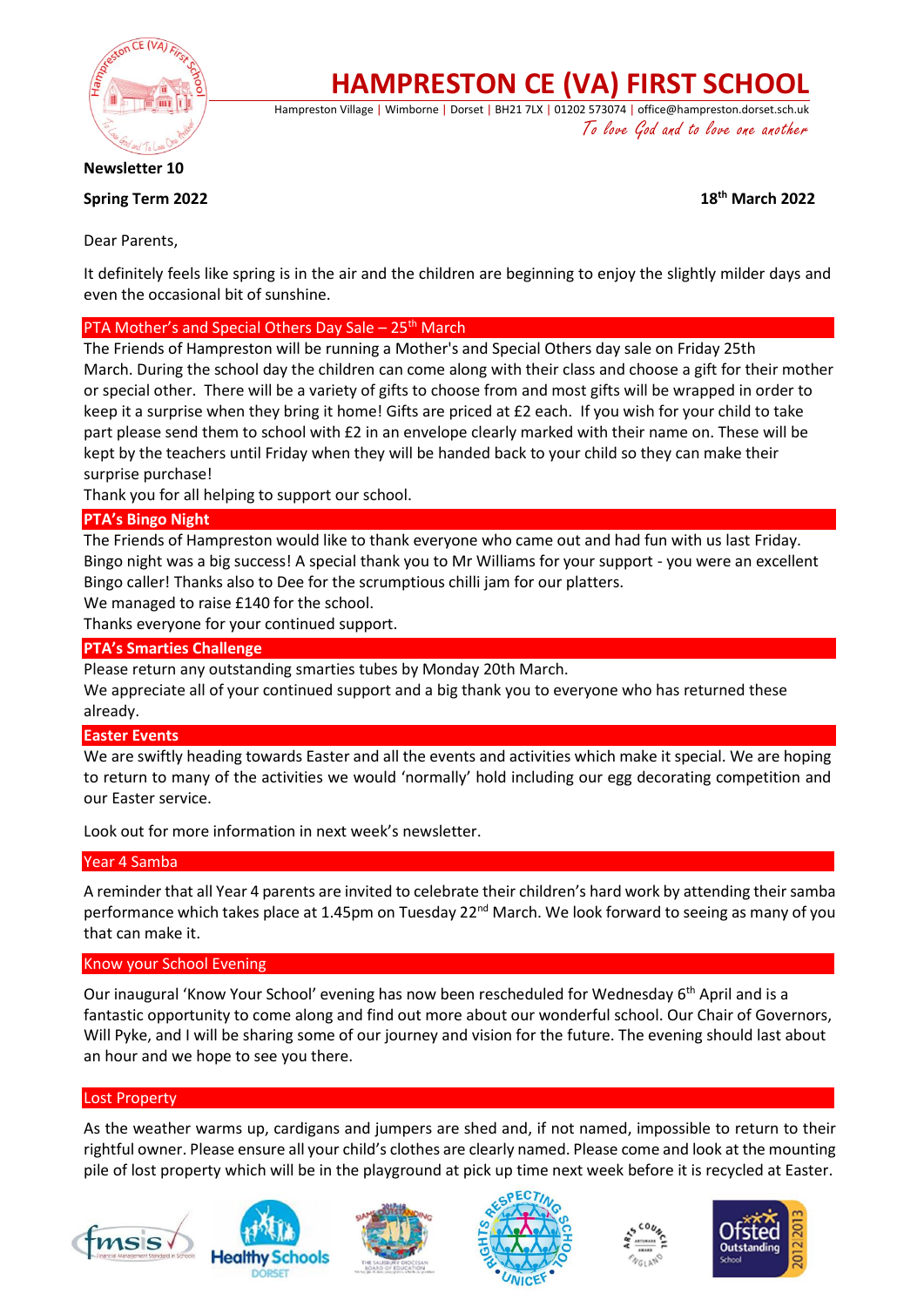# Congratulations!

Look out for this weeks' copy of the Disney Frozen magazine. You might spot Amelia (Yr 2), who features on the competition page with her winning entry. Very well done Amelia.



Yours sincerely,

Ji Will

**Mr. T. Williams Headteacher**

To Love God and to Love one another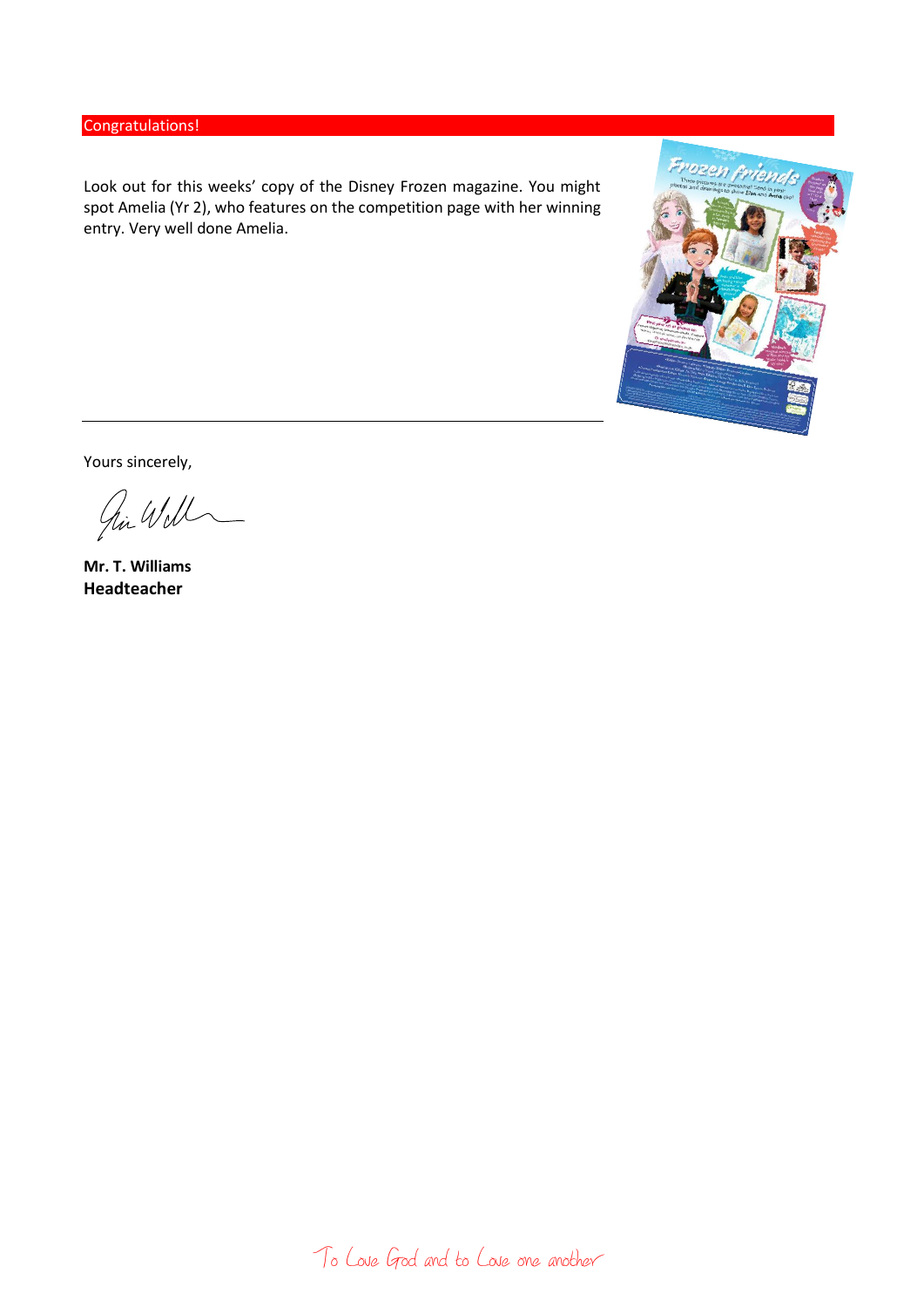# **This Week:**

To help support you at home and to spark conversations about learning, here is what the children have been covering this week.

|                   | <b>English</b>                                                                                                                                                                                                                                                                                                                                                                                                                                                                                 | <b>Mathematics</b>                                                                                                                                                                                                                                                                                                                                             |
|-------------------|------------------------------------------------------------------------------------------------------------------------------------------------------------------------------------------------------------------------------------------------------------------------------------------------------------------------------------------------------------------------------------------------------------------------------------------------------------------------------------------------|----------------------------------------------------------------------------------------------------------------------------------------------------------------------------------------------------------------------------------------------------------------------------------------------------------------------------------------------------------------|
| Reception         | This week in English, we have been using information<br>books to learn all about sharks. We have written shark<br>posters which we labelled and then later in the week we<br>wrote a sentence about to explain our favourite shark fact.<br>In Let's Explore, we have been sketching sharks, playing<br>pirate themed games, making binoculars to go shark<br>watching on our role play boat, we have also been very<br>crafty but we don't want to spoil our little Mother's Day<br>surprise! | In maths, we have had an introduction to subtraction. We<br>have practically subtracted lots of calculation sums within<br>10.<br>Every child has made the pirates walk the plank to<br>practically subtract and we have also started to relate this<br>to our number bonds to 10 work.                                                                        |
| Year 1            | This week in literacy, we read Greta and the Giants by Zoë<br>Tucker. The children understood that the book was about<br>the damage that human activity can cause to the<br>environment. We thought about simple, positive changes<br>that we could make to our lifestyles; the children used this<br>as a basis for their writing throughout the week.                                                                                                                                        | In maths, we have ordered numbers to 50. Year 1 can<br>explain that, to assess which two-digit number is largest,<br>you should compare the tens value first. Then, if the tens<br>value is equal, you should compare the ones! We have also<br>counted in 2s and 5s; the children are beginning to use this<br>knowledge to answer more complicated problems. |
| $\sim$<br>Year    | This week in English we have read the poem 'The Magic<br>Box' by Kit Wright. The children found the poem very<br>entertaining and were very excited to be given the<br>opportunity to write a free verse poem of their own! They<br>have risen to the challenge and written some very amusing<br>poems.                                                                                                                                                                                        | In Maths this week we started our unit on statistics. We<br>have completed own our tally charts and created<br>pictograms to represent our data. The children have<br>worked really hard to interpret the charts and answer<br>questions from the data.                                                                                                        |
| ო<br>Year:        | Year 3 have enjoyed creating their own role plays from a<br>scene in our book How to Train Your Dragon. They learnt<br>how to use paragraphs to structure the scene into parts,<br>including using paragraphs and correct punctuation for<br>speech. They have drafted and evaluated each other's<br>writing to aid improvement. Our spelling focus has been<br>using the prefixes auto- and super-. For the next week,<br>children will be learning further homophones.                       | In maths, we have begun looking closely at length. We<br>have converted mm and cm and have used equipment to<br>measure objects around the school. We have put these<br>skills into practice for our science experiment where we<br>measured the distance that various cars travelled<br>according to their mass.                                              |
| Year <sub>4</sub> | This week the children have done some brilliant work<br>based on our story of The Shaman's Apprentice. They have<br>written concise descriptions with a 100 word limit,<br>answered comprehension questions about the text and<br>even acted out the story in small drama groups.                                                                                                                                                                                                              | In maths the children have begun looking at our new topic<br>of decimals. They have explored how to record decimals<br>for numbers smaller than one and more than one. They<br>have also converted these decimal numbers into fractions<br>and started looking at how to divide a number by 10 where<br>the answer is a decimal.                               |

To Love God and to Love one another